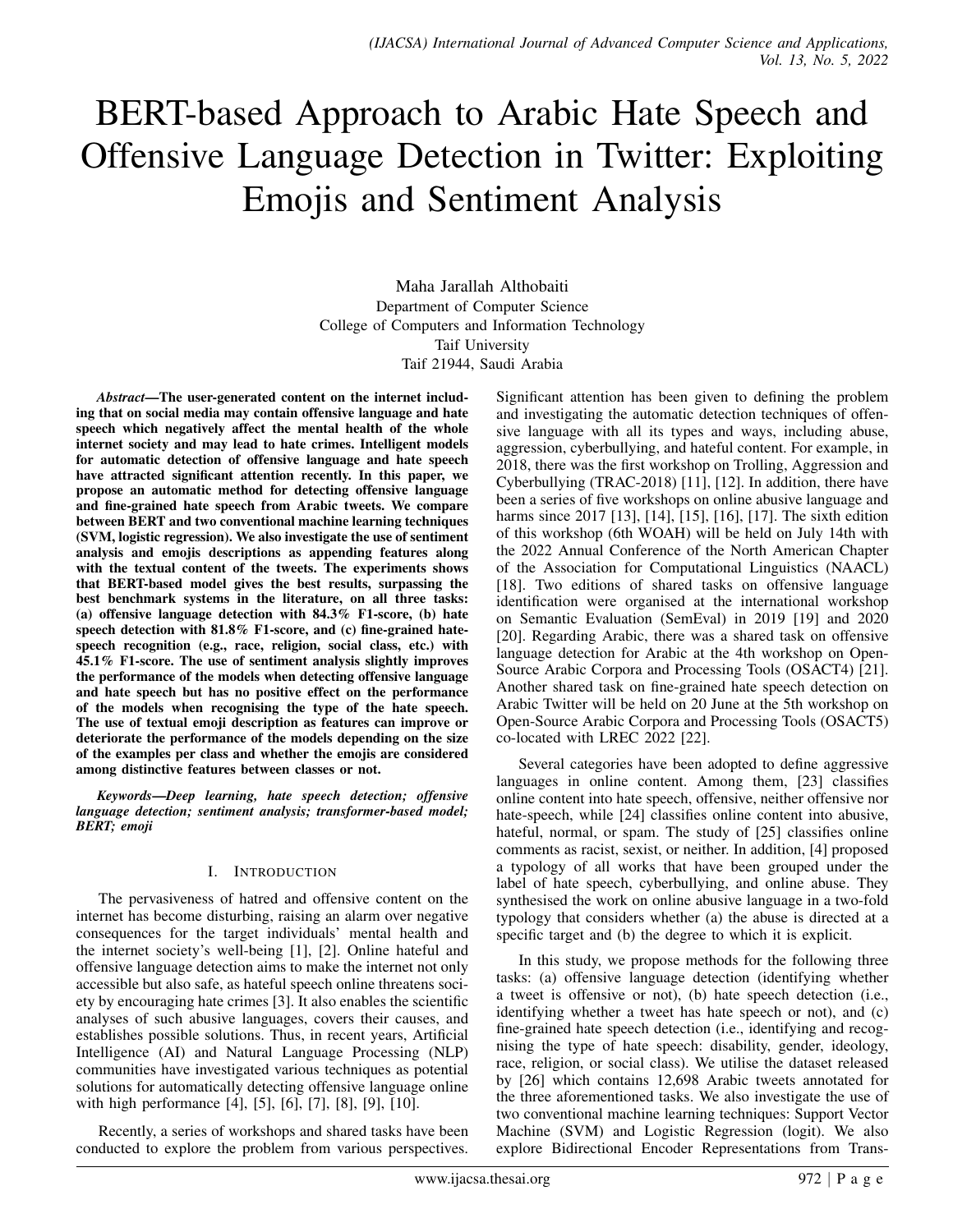formers (BERT), a state-of-the-art transformer-based machine learning technique for deep-contextualised word representation. In addition, sentiment analysis and emoji description are explored as potential features that can be utilised in training any model to improve its performance, as our intuition indicates that hate speech and offensive language mostly express negativity which can be exploited. The contributions of this study are summarised as follows.

- We investigate and compare conventional machinelearning techniques and a transfer-based model (BERT) for offensive language and fine-grained hate speech detection.
- We examine the use of sentiment analysis and emoji descriptions as additional textual features for both transformer-based models and conventional machine learning methods.
- We examine our proposed methods on relatively small unbalanced data and with different preprocessing settings.
- We develop a novel and simple method for offensive language and hate-speech detection that outperforms the best benchmark systems reported in the literature with the released dataset used in our study.

## II. RELATED WORK

A considerable number of studies for detecting online hate speech and offensive language have been suggested and investigated in the literature in the past ten years but intensively since 2017 [27], [28], [29], [30], [7], [31]. Workshops and shared tasks organised for the task of detecting and recognising online offensive language, hate-speech, and abusive content played a vital role in attracting the attention of the research community to propose potential techniques for the task [14], [13], [11], [15], [20], [18]. Many studies have examined generalised solutions for offensive language detection from online content in multiple languages, while other studies concentrated on examining the suitable features and techniques for one language, such as Greek [32], Chinese [33], Slovene [34], and Croatian [35]. Significant attention has been paid to detect offensive language from online English content [36], [5].

Few studies have been conducted to address the problem of online anti-social behaviour on Arabic; most have targeted offensive language detection, while the remaining studies have investigated the problem of hate speech detection [21], [37], [38], [39]. One of the early works, conducted by [38], targeted vulgar and pornographic obscene speech on Arabic social media using a list-based approach. They used tweets to build a list of seed words for obscene phrases. Then, they employed the list to construct three sublists of obscene words and phrases using multiple measurements, such as the Log Odds Ratio (LOR) for unigrams and bigrams. Conventional Machine Learning (ML) techniques have also been investigated for offensive language and hate speech detection [40], [41]. The most commonly used traditional ML techniques for offensive language and hate-speech detection are SVM [37], [39], [42], [43], [44], Naive Bayes [43], [44], and Logistic Regression (logit) [45], [46].

The study in [47] examined the use of FastText Deep Learning (DL) model on a dataset containing 36 million tweets to detect offensive speech. They reported that the FastText DL model outperformed an SMV classifier trained on character n-gram features. Mohaouchane, Mourhir, and Nikolov [48] explored the use of AraVec word embeddings and four DL models: Bidirectional Long Short-Term Memory (Bi-LSTM), Bi-LSTM with an attention mechanism, Convolutional Neural Network (CNN), and a combined model of CNN and LSTM. The experiments illustrated the outperforming results of the CNN over all other models. Many other architectures of deep neural networks have been investigated, such as Gated Recurrent Unit (GRU) [49], RNN [41], [45], and contextual embeddings (e.g., multilingual BERT [46], [50] and AraBERT [51]).

The results of the techniques in most of the aforementioned studies cannot be compared because every study used their own dataset and the available datasets for Arabic offensive language and hate-speech detection are limited [39], [43], [44]. However, the shared task on offensive language and hate speech detection in the fourth workshop on Open-Source Arabic Corpora and Corpora Processing Tools (OSACT4) provides a manually annotated Twitter dataset, consisting of 10,000 examples, for offensiveness (labels are: OFF or NOT OFF) and for specifying the offensive content type of an offensive example as hate speech or not (labels are: HS or NOT\_HS). This provides an opportunity to compare techniques for both tasks: offensive language detection and hate speech detection. The winning team for Arabic offensive language detection has employed an ensemble system of traditional machine learning technique (SVM) and two DL models: CNN+BiLSTM and multilingual BERT with an F1-score equal to 90.51%, while the best performing system for hate speech detection used SVM and achieved 95.2%, outperforming the second-place system by 12.9%. The winning team has attributed the performance of the winning model to the intensive preprocessing steps which included emoticons and emoji to textual description conversion, dialectal to MSA conversion, word categorisation (e.g., all animal names included in tweets were reduced to only one word.), letter normalisation, stop-word removal, and hashtag segmentation.

A study by Mubarak et al. [26] released an Arabic dataset for detecting offensive language and hate speech, consisting of 12,698 tweets. To our knowledge, this is the largest and most recent corpus so far. It was manually annotated for offensiveness, and fine-grained hate speech. In order to encourage comparisons between future studies, the providers of the dataset experimented with different transformer architectures and SVM to benchmark the dataset for detecting offense and hate speech to encourage comparisons between future studies. They fine-tuned mono- and multilingual transformer models using their training data. For the monolingual task, they utilised AraBERT and QARiB; for the multilingual models, they finetuned mBERT and XLM-RoBERTa. It was obvious in their reported results that monolingual models significantly outperformed the multilingual models. For offensive classification, the QARiB model achieved an F1-score equal to 82.31%, outperforming all other models, including AraBERT which came second with an F1-score equal to 80.02%. In contrast, AraBERT outperformed QARIB, achieving an F1-score of 80.14% and winning first place for hate speech detection.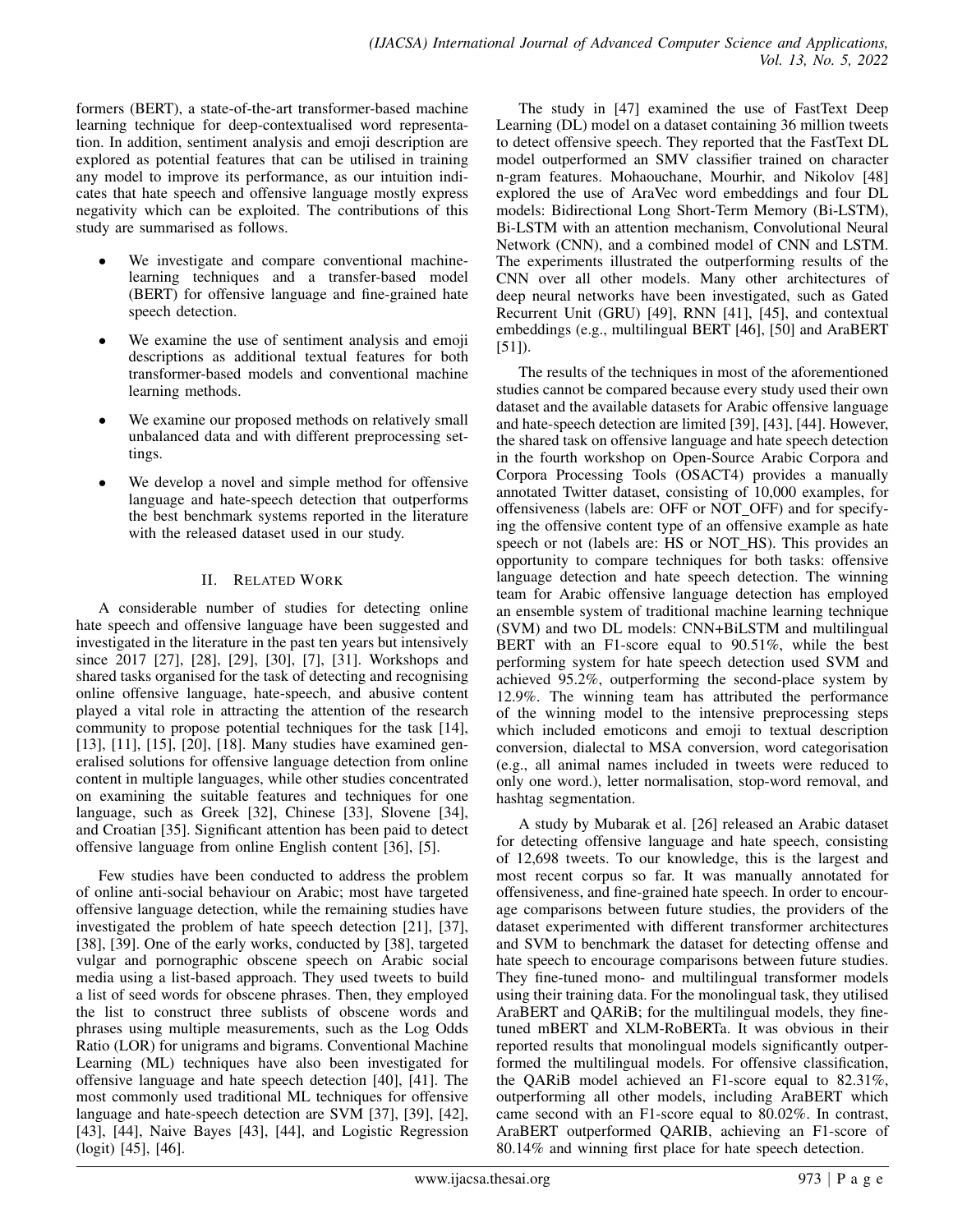#### III. DATASET PREPARATION

#### *A. Dataset Description*

We used the largest and most recently released dataset for offensive language and hate speech detection in Arabic [26]. The dataset consists of 12,698 tweets and defined according to the following: offensive language is a language containing any kind of impolite language such as insults, slurs, threats, and encouraging violence. Hate speech is any kind of offensive language that targets a person or group of people based on six common characteristics: disability, gender, ideology, race, religion, or social class. The task of offensive language detection was annotated using two labels OFF (offensive example) and NOT OFF (not offensive example). Hate speech detection was annotated using two labels HS (hate speech example) and NOT\_HS (not hate speech example). The fine-grained hate speech was annotated using 7 labels: HS1 (race/ethnicity/nationality), HS2 (f religion/belief), HS3 (ideology), HS4 (disability/disease), HS5 (social class), HS6 (gender), and NOT\_HS (not hate-speech).

In our study, we passed the dataset through a set of preprocessing levels that started with cleaning the data to remove noise, followed by converting emoji into textual description, and then finding the sentiment of the tweet (i.e., positive, negative, and neutral) and appending the sentiment to the text of the tweet as additional textual features. Indeed, various levels of improved preprocessing have been examined when utilised with different techniques to identify their role in improving the performance of every built model.

#### *B. Cleaning*

The key component of any successful NLP application is to remove noise and reduce data sparsity as much as possible. It is well known that Arabic used in user-generated online content, including social media, is written in Arabic dialects which have many lexical, syntactic, and morphological differences, increasing the data sparsity of any corpus collected from online sources [52], [53]. In addition, online content is usually noisy, with a considerable number of tags, excessive spaces, repeated characters, Arabizi in which some people, when writing online, transliterate Arabic using Latin letters and numerals. In preprocessing step, we cleaned the text in order to reduce noise and data sparsity by the following:

- removing HTML tags and other symbols such as  $<$ LF $>$
- removing hashtags # and mentions @
- replacing underscore symbol  $\angle$  of hastags into space
- removing URLs and retweets RT
- removing all types of diacritical marks, punctuation marks, mathematical signs and symbols
- removing repeated letters
- removing symbols different from emojis
- normalising different forms of alif into a bare alif (alif without hamzah), normalising taa' marbutah to haa' and normalising the dotless yaa' (alif maqsurah) to yaa'.

To perform normalisation and repeated letter removal, we used the AraNLP library [54].

### *C. Textual Emoji Description*

An emoji is a pictograph embedded in text in electronic communication and web pages that conveys emotional cues, attitudes, and feelings that cannot be concluded from typed conversations. They exist in various forms such as facial expressions, common objects, animals, places, and types of weather. Thus, emojis can play an important role in the detection of offensive languages. In [55], the authors observed that the most frequent personal attack on Arabic Twitter is to call a person an animal names such as  $(kalb, "dog")^1$  and (*HmAr*, "donkey"). The same observation was reported in a previous study of [57]. In addition, some face emojis (anger and disgust) and objects (shoes) are widely used in offensive communication [57].

Converting an emoji to its textual description was one of the intensive preprocessing steps used to prepare the text before using it to train an SVM model in the study of [40]. Their SVM model achieved F1-score equal to 95% for detection of hate speech in Arabic text, ranking first in the shared task on Arabic offensive language detection in the OSACT4 workshop co-located with LREC 2020. We investigated the use of emoji descriptions as additional textual features that can be appended to tweets with the original text. Different settings can be examined, such as the technique utilised as well as the size and balance of the annotated examples for each class. We plan to investigate the importance of emojis themselves or their textual descriptions when used with deep contextualised word representation techniques, such as BERT, and compare it with other traditional ML techniques, such as SVM and logit.

We used "demoji" package in python [58] which accurately find emojis from a blob of text using data from the Unicode Consortium's emoji code repository. After finding emojis in each tweet, we replaced them in the text with their code (i.e, textual description) equivalents. Fig. 1 shows the results of using the demoji package on a tweet from the training data. The results of the textual descriptions of emojis are in English. Thus, we utilised the Google Translate API to convert the textual descriptions from English to Arabic.

#### *D. Sentiment Analysis*

Sentiment analysis can generally be defined as the use of NLP techniques to detect, recognise, and quantify affective states and subjective information. However, the basic idea of

<sup>1</sup>Throughout the paper, Arabic words are represented as follows: (HSB transliteration, 'English gloss'). More details about the Habash–Soudi–Buckwalter (HSB) scheme can be found in [56]



Fig. 1. Extracting Emojis form a Tweet and Finding their Descriptions.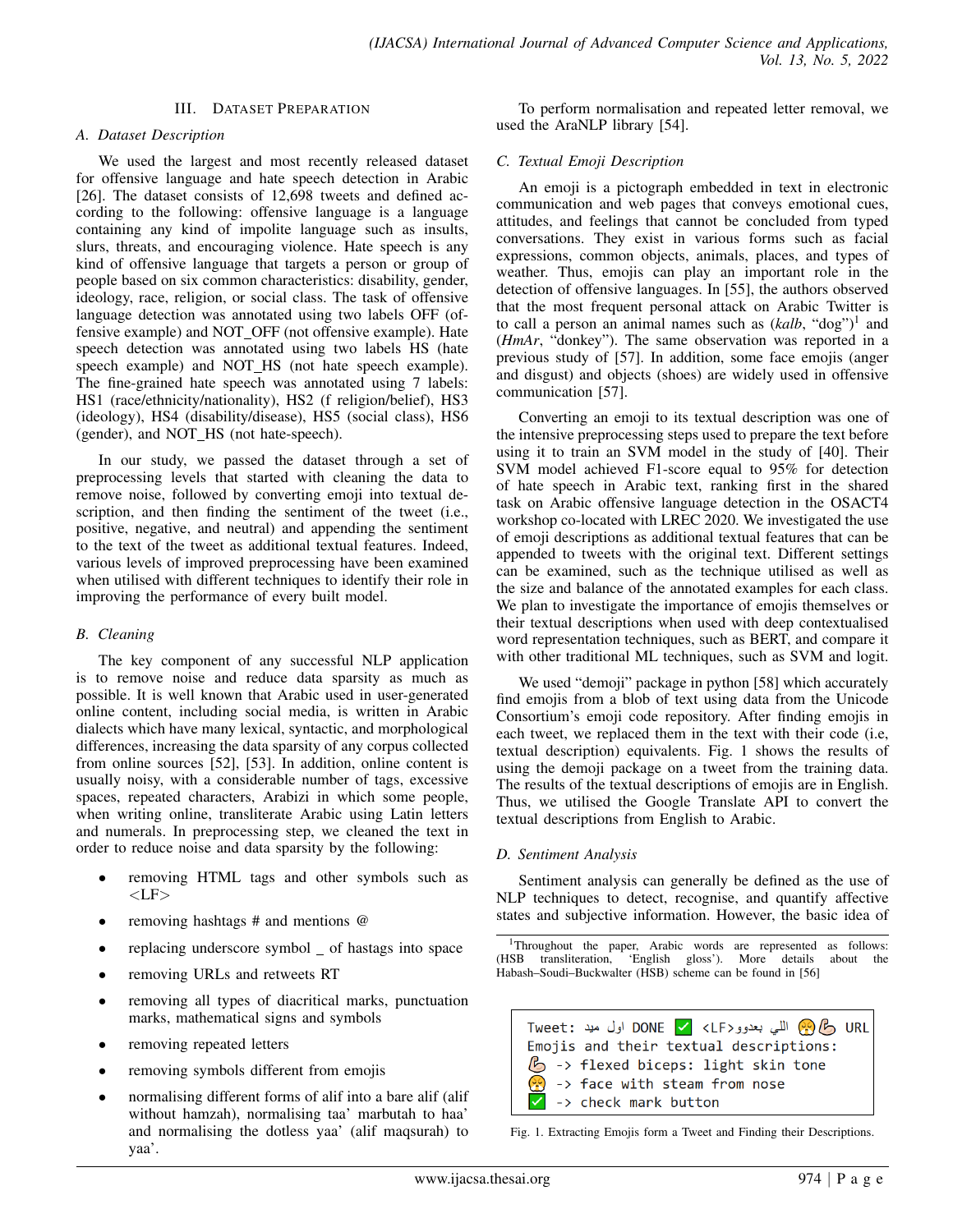sentiment analysis is to classify the polarity of any given piece of text (i.e, at the document, sentence, or aspect level) [59], [60]. The importance of sentiment identification for any given piece of text appears in human decision-making. It is notable that offensive language and negativity have a high correlation, as the general atmoshere of offensive language is negative. In contrast, speech free of hate speech or offensive language expresses neutral or positive sentiments. The study of [23] has used a sentiment lexicon to assign sentiment scores to each tweet when detecting offensive languages. In our study, we decided to examine the use of sentiments as additional textual features when using it with deep contextualised word embeddings, such as BERT, or with traditional ML technique (SVM and logit).

We used the CAMeLBERT-DA sentiment analysis model built by fine-tuning the CAMeLBERT Dialectal Arabic (DA) model [61]. For fine-tuning, they used ASTD [62], ArSAS [63], and SemEval [64] datasets. These datasets were collected from Twitter, making them suitable for our dataset as they represent dialectal Arabic, which is mostly used in social media. This model classifies a given text as positive, negative, or neutral. We translated these sentiments into Arabic. That is, we used the Arabic words *AyjAby*, *slby*, and *muHAyd* for "positive", "negative", and "neutral" respectively. We applied the model to the dataset of tweets and then appended the Arabic translation of the sentiment of every tweet to its word components. In addition, we examined the sentiment analysis of the dataset in two different settings: (a) a tweet with its original emojis and (b) a tweet with textual descriptions of its emojis. Thus, we randomly selected 1,000 pre-processed tweets with textual emoji descriptions and the same sample of 1,000 tweets with their original emojis after applying sentiment analyser to both groups of data. Then, we compared the predicted sentiments of the analyser on the same sentence in the two groups, regardless of their correctness. We found that 97.40% of the 1,000 tweets had the same predicted sentiments in both settings (i.e., whether we left original emojis in tweets or replaced them with their textual descriptions). Table I shows some examples of tweets in which the sentiment analyser predicts different sentiments when we change the emoji representation in the tweets (original emoji vs. textual emoji description). English translations in the table are just indicative. It is obvious that some differences in predicting sentiments occur when emojis remain as they are in the tweets or replace them with their equivalent textual descriptions. However, the differences are not large and can be attributed to the manner in which the model was built and the datasets used during fine-tuning.

At the end of this stage, we prepared the dataset using various levels of preprocessing, including cleaning, appending sentiments as additional textual features, and replacing emojis with their corresponding textual descriptions. Table II illustrates the various levels of preprocessing by presenting a sentence from the corpus and the corresponding output of every preprocessing level. "CLN" indicates the tweet after cleaning. "EmoTxt" indicates the tweet after replacing emojis by their textual descriptions. "SA" indicates the tweet after analysing its sentiment and appending it to the text of the tweet. English translations are just indicative.

TABLE I. EXAMPLES OF DIFFERENT PREDICTED SENTIMENTS BY THE MODEL WHEN USING DIFFERENT EMOJIS REPRESENTATIONS

| Sentence                                | Predicted<br><b>Sentiment</b> |
|-----------------------------------------|-------------------------------|
| (with Emojis)                           |                               |
| بس بقی <mark>(س</mark>                  | negative                      |
| Just enough $\bigcirc$                  |                               |
| (with textual Emojis description)       |                               |
| بس بقي قدوم القبضه                      | neutral                       |
| Just enough oncoming fist               |                               |
| (with Emojis)                           |                               |
| عنز البركا البركا                       | negative                      |
| Goat $\mathbb{S}$ $\mathbb{S}$          |                               |
| (with textual Emojis description)       |                               |
| عنز ماعز ماعز                           | neutral                       |
| Goat goat goat                          |                               |
| (with Emojis)                           |                               |
| فینك من امبار <i>ح ي</i> \$ي            | neutral                       |
| Where have you been since yesterday     |                               |
| (with textual Emojis description)       |                               |
| فينك من امبار ح ي كلب                   | negative                      |
| Where have you been since yesterday dog |                               |

TABLE II. A TWEET FROM THE CORPUS BEFORE AND AFTER VARIOUS LEVELS OF PREPROCESSING STEPS

| Original<br>Tweet          | <lf><lf> ווֹהֵ  4<lf><lf>  3 → وَيُو → إِنْ حصل على غدِ افضل مادمت تفكر بالامس      <clf> @  4 <lf>&lt;<br/><lf> • ________ <lf> <lf><lf><lf><lf> <drl<br>→ la<lf><lf> 22 <lf><lf>You won't get a better tomorrow if you think about yesterday.</lf></lf></lf></lf></drl<br></lf></lf></lf></lf></lf></lf></lf></clf></lf></lf></lf></lf> |
|----------------------------|-------------------------------------------------------------------------------------------------------------------------------------------------------------------------------------------------------------------------------------------------------------------------------------------------------------------------------------------|
| CLN                        | $\circledcirc$ ان تحصل على غد افضل مادمت تفكر بالامس $\mathbb{R} \circledast$ ال<br>↑ You won't get a better tomorrow if you think about yesterday <b>A</b> A <del>A</del> マ♡                                                                                                                                                             |
| $CI.N+$<br>SA              | و إن تحصل على غد افضل مادمت تفكر بالامس . ♦ ٨ Å ♦ و ♦ ٢ ۞ محايد<br>to You won't get a better tomorrow if you think about yesterday <b>Q</b> A → T<br>Neutral                                                                                                                                                                              |
| $CLN+$<br>EmoTxt           | ز هر ة الكرز لن تحصـل علـى غـد افـضل مادمـت تفـكر بالامـس ز هر ة ذابلة شخص بمشى<br>جهة مو افق ممتاز استهجن بنمو القلب<br>cherry blossom You won't get a better tomorrow if you think about yesterday wilted<br>flower person walking OK hand thumbs up thumbs down growing heart                                                          |
| $CI.N+$<br>$FmoTxt+$<br>SA | ز هر ة الكر ز   لن تحصـل علـى غـد افـضل مادمـت تفـكر  بـالامـس ز  هر ة ذابلة شخص بمشى<br>جهة مو افق ممتاز   استهجن ينمو   القلب ايجابي<br>cherry blossom You won't get a better tomorrow if you think about yesterday wilted<br>flower person walking OK hand thumbs up thumbs down growing heart positive                                |

#### IV. CLASSIFICATION MODELS

We utilised conventional ML techniques (SVM and logit) and deep learning technique (BERT) to perform three tasks: a) detecting if a tweet is offensive or not offensive; b) identifying the type of offensiveness whether it is hate speech or not; and c) identifying the type of hate speech based on race/ethnicity/nationality, religion/belief, ideology, disability/disease, social class, or gender. This section explains the three approaches adopted for the three tasks and the utilised features.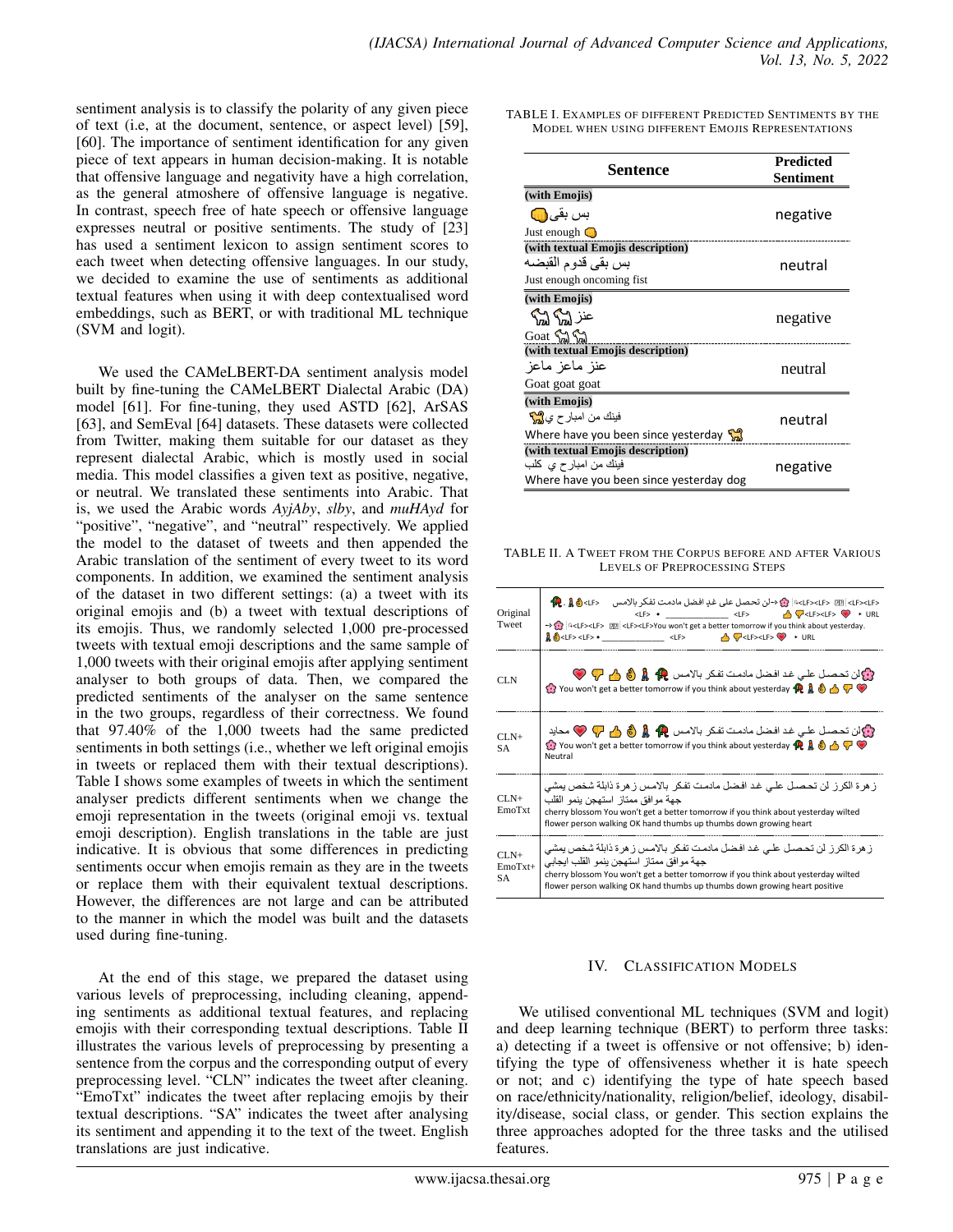### *A. BERT Model Classifier*

BERT [65] is a multilayer bidirectional Transformer encoder based on the original implementation of transformer architecture introduced by Vaswani et al. [66]. The BERT model resulted in significant improvements in a considerable number of downstream tasks. Furthermore, a wide range of research works on Arabic hate speech and offensive language detection, including those participating in the 2020 shared task on Arabic offensive language detection, have proven its potential to handle the task [21]. In addition, the BERT-based model was the best benchmark system trained on the same dataset we employed in this study, allowing us to compare our proposed method with the best benchmark system.

In our study, we built a BERT-based model by finetuning AraBERT [67] on the training data. We selected "AraBERTv0.2-Twitter-base" variant of AraBERT that supports emojis and dialectal Arabic words. We also applied a segmentation function using Farasa to segment the text for the model. We built five BERT models for each task (i.e., offensive language detection, hate-speech detection, and fine-grained hate-speech detection), resulting in a total of 15 models. The five models were built using five versions of the dataset according to various levels of preprocessing, as previously illustrated in Table II.

## *B. SVM Classifier*

We used word n-grams with  $n$  in the range  $[1, 3]$  weighted using Term Frequency-Inverse Document Frequency (TF-IDF). We also used character n-grams with *n* in the range [2, 5] only from the text inside word boundaries using token counts. The word-based TF-IDF vector and character-based count vector were used as features to train the SVM. As in the BERT model, we built 15 SVM classifiers to examine the various situations: three tasks in addition to the five levels of preprocessing the dataset to prepare it before building the models.

## *C. Logistic Regression Classifier*

The same features used in the SVM were examined using a logistic regression classifier. Therefore, we used word n-grams with  $n$  in the range  $\lceil 1, 3 \rceil$  weighted using Term Frequency-Inverse Document Frequency (TF-IDF). We also used character n-grams with  $n$  in the range  $[2, 5]$  only from the text inside word boundaries using token counts. The wordbased TF-IDF vector and character-based count vector were utilised as features to train the logistic regression classifier. The sklearn package in Python was used to train the classifier. The maximum number of iterations for logistic regression in the package was set to 100 by default. In our experiments, we increased this value to 800 iterations to obtain the trained model. Similar to the BERT model and SVM classifier, we built 15 logit classifiers.

## V. EXPERIMENTAL SETUP

We used the same splits prepared by the data providers where the dataset was partitioned into three parts: 8,888 (70%) for training, 1,269 (10%) for development, and 2,541 (20%) for testing. Table III and Table IV show the distribution of offensive and hate speech data.

TABLE III. DISTRIBUTION OF OFFENSIVE AND HATE SPEECH DATA [26]

|         | Train | Dev   | <b>Test</b> | Total  |
|---------|-------|-------|-------------|--------|
| OFF     | 3.172 | 404   | 887         | 4,463  |
| NOT OFF | 5.716 | 865   | 1.654       | 8.235  |
| НS      | 959   | 109   | 271         | 1.339  |
| NOT HS  | 7.929 | 1.160 | 2.270       | 11,359 |
| Total   | 8.888 | 1.269 | 2.541       | 12,698 |

TABLE IV. DISTRIBUTION OF FINE-GRAINED HATE SPEECH DATA. "N.A." STANDS FOR NOT AVAILABLE

| Train | Dev      | <b>Test</b> |
|-------|----------|-------------|
| 260   | 28       | N.A.        |
| 27    | 4        | N.A.        |
| 144   | 14       | N.A.        |
| 1     | $\Omega$ | N.A.        |
| 72    | 10       | N.A.        |
| 456   | 52       | N.A.        |
| 7928  | 1161     | 2.270       |
| 8.888 | 1.269    | 2.541       |
|       |          |             |

At the time of writing the paper, the gold-standard labels for the training and development sets were publicly available, whereas only the tweets of the test set were available without the gold-standard labels. The providers of the data, however, accepted our request and helped us evaluate our bestperforming model on the labelled test set and provided us with the results of our best performing model for all three tasks. Therefore, we utilised the results of our built models evaluated on development set in order to compare between them and to evaluate the various preprocessing settings we suggested in this paper. Next, the results of our best-performing model when evaluated on the test set were then compared with the benchmark systems [26] that were trained and tested using the same dataset we used in this study. The employed evaluation metrics in our study are macro-averaged precision, recall and F1- score, in addition to accuracy.

## VI. RESULTS AND DISCUSSION

The results of the SVM classifiers evaluated on the development set for the three tasks are presented in Table V. These classifiers are trained on the versions of the dataset resulting from the five different levels of preprocessing: Orgi (original tweets), CLN (after cleaning tweets from noise), CLN+SA (after cleaning and appending the sentiment of the tweet to its text), CLN+EmoTxt (after cleaning and replacing emojis with their textual descriptions), and CLN+Emotxt+SA (after cleaning, replacing emojis with their textual descriptions, and appending the sentiment of the tweet to its text). We used the macro-averaged F1-score to rank the various classifiers for each task. For offensive language detection, we observe that the SVM classifier leads to the best results after cleaning the dataset, replacing emojis with their textual descriptions and appending the sentiment of each example to its text. For hate speech detection, the best performing SVM classifier is obtained using sentiment analysis, but without the need for emojis conversion. For fine-grained hate speech detection, it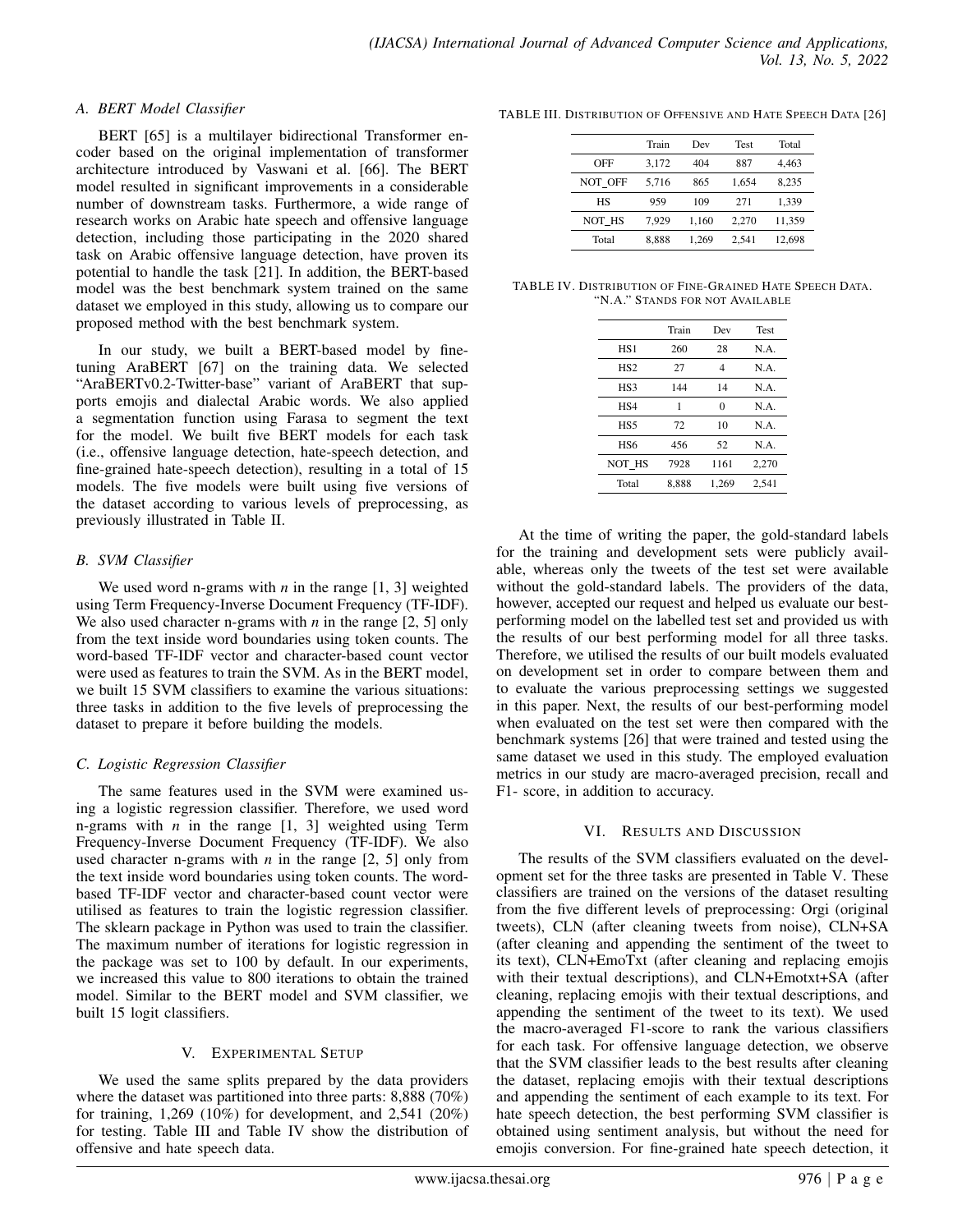| <b>Offensive language detection</b> |       |       |              |       |  |
|-------------------------------------|-------|-------|--------------|-------|--|
|                                     | Acc   | P     | $\mathbb{R}$ | F1    |  |
| Orgi                                | 79.84 | 78.81 | 72.48        | 74.25 |  |
| CLN                                 | 80.00 | 78.78 | 72.92        | 74.64 |  |
| $CLN+SA$                            | 80.94 | 79.58 | 74.61        | 76.22 |  |
| $CI.N + EmoTxt$                     | 80.39 | 79.45 | 73.28        | 75.07 |  |
| $CLN+EmoTxt+SA$                     | 81.26 | 80.54 | 74.44        | 76.28 |  |
| Hate speech detection               |       |       |              |       |  |
|                                     | Acc   | P     | R            | F1    |  |
| Orgi                                | 92.44 | 85.48 | 58.04        | 61.64 |  |
| CLN                                 | 92.68 | 85.78 | 59.83        | 64 12 |  |
| $CLN+SA$                            | 92.83 | 86.57 | 60.75        | 65.37 |  |
| CLN+EmoTxt                          | 92.68 | 85.78 | 59.83        | 64.12 |  |
| $CLN+EmoTxt+SA$                     | 92.83 | 87.61 | 60.34        | 64.89 |  |
| Fine-grained hate speech detection  |       |       |              |       |  |
|                                     | Acc   | P     | $\mathbb{R}$ | F1    |  |
| Orgi                                | 92.13 | 37.50 | 18.57        | 20.23 |  |
| <b>CLN</b>                          | 92.36 | 37.92 | 19.63        | 21.79 |  |
| $CLN+SA$                            | 92.28 | 37.72 | 19.35        | 21.48 |  |
| CLN+EmoTxt                          | 92.13 | 23.41 | 18.33        | 19.56 |  |
| $CI.N + EmoTxt + SA$                | 92.13 | 23.41 | 18.33        | 19.56 |  |

TABLE V. ACCURACY AS WELL AS MACRO-AVERAGED (P)RECISION, (R)ECALL AND F1 SCORE OF SVM CLASSIFIERS ON DEVELOPMENT SET TABLE VI. ACCURACY AS WELL AS MACRO-AVERAGED (P)RECISION, (R)ECALL AND F1 SCORE OF LOGISTIC REGRESSION CLASSIFIERS ON DEVELOPMENT SET

| <b>Offensive language detection</b> |       |       |              |       |  |
|-------------------------------------|-------|-------|--------------|-------|--|
|                                     | Acc   | P     | $\mathbb{R}$ | F1    |  |
| Orgi                                | 78.66 | 76.77 | 71.48        | 73.01 |  |
| <b>CLN</b>                          | 79.61 | 77.90 | 72.83        | 74.39 |  |
| $CLN+SA$                            | 80.55 | 78.53 | 74.84        | 76.16 |  |
| CLN+EmoTxt                          | 79.61 | 77.66 | 73.16        | 74.62 |  |
| CLN+EmoTxt+SA                       | 81.10 | 79.69 | 74.92        | 76.50 |  |
| Hate speech detection               |       |       |              |       |  |
|                                     | Acc   | P     | $\mathbb{R}$ | F1    |  |
| Orgi                                | 93.07 | 87.59 | 62.13        | 67.18 |  |
| <b>CLN</b>                          | 93.07 | 86.72 | 62.54        | 67.61 |  |
| $CLN+SA$                            | 93.15 | 87.90 | 62.19        | 67.77 |  |
| CLN+EmoTxt                          | 93.07 | 88.59 | 61.71        | 66.74 |  |
| CLN+EmoTxt+SA                       | 92.97 | 88.72 | 61.78        | 66.90 |  |
| Fine-grained hate speech detection  |       |       |              |       |  |
|                                     | Acc   | P     | $\mathbb{R}$ | F1    |  |
| Orgi                                | 91.99 | 51.97 | 22.34        | 23.91 |  |
| <b>CLN</b>                          | 92.76 | 53.42 | 22.03        | 25.25 |  |
| $CLN+SA$                            | 92.76 | 52.71 | 21.77        | 24.39 |  |
| CLN+EmoTxt                          | 92.77 | 52.86 | 21.75        | 24.87 |  |
| CLN+EmoTxt+SA                       | 92.91 | 52.86 | 21.75        | 24.87 |  |

is sufficient to clean the dataset from noises before training the SVM classifier in order to obtain the best results of the algorithm for the task.

The results of the logistic regression (logit) classifiers for the three tasks are presented in Table VI. The logit classifier for hate speech detection achieves the best performance when using sentiment analysis as well as cleaning noisy data, yielding an F1-score of 67.77. Both SVM and logit classifiers require the same preprocessing level (CLN+SA) to achieve the best performance. For offensive language detection, the use of emojis conversion and sentiment analysis when preparing the dataset plays an important role in obtaining the best performing logit classifier, achieving an F1-score equal to 76.50 (slightly better than the best SVM classifier for the same task which achieves  $F1$ -score = 76.28). For fine-grained hate speech detection, the only required preprocessing of the data to build a logit classifier with the best performance is to clean the text from noise. In fact, the use of sentiments as additional features or converting emojis into their textual code leads to a decline in the performance of the built classifier. This observation matches what we noticed with the SVM classifiers for fine-grained hate speech detection.

The BERT models outperformed all other SVM and logistic regression classifiers regardless of the preprocessing level used to prepare the dataset, as shown in Table VII. The best performing BERT models achieved an F1-score equal to 85.93, 81.89, and 48.72 for offensive language detection, hate speech detection, and fine-grained hate speech detection, respectively. Regarding the optimal preprocessing steps that can be applied to the dataset before training to improve the model's performance regardless of the utilised ML technique, we observe that CLN+EmoTxt+SA (i.e., cleaning the data, converting emojis to textual words, and appending sentiments as additional textual features) always improves the performance of the model for the offensive language detection task. This can be attributed to the fact that offensive language detection is considered easier than detecting hate speech or identifying the exact type of hate speech. In offensive language detection, every tweet that contains an impolite language, including hate speech, is considered offensive language according to the annotation guidelines followed by the providers of the dataset [26]. Therefore, adding additional features, such as textual descriptions of emojis or sentiments, to each tweet will confirm the boundaries that should be learned by the algorithms to distinguish between normal and offensive tweets. That is, almost all offensive tweets have the sentiment "negative" added as additional features, while normal tweets usually have "positive" or "neutral" sentiments added as additional features. Emojis on the other hand are also considered distinctive features in the case of offensive language detection as offensive emojis that express anger and disgust are not commonly found in normal tweets (i.e., not offensive). Thus, converting emojis to textual descriptions increases the number of additional distinctive features. That is, instead of having only one emoji, we will have, by converting emoji to description, a phrase with words expressing anger and disgust. In contrast, the CLN+EmoTxt+SA usually has a fluctuating impact on the performance of the model for the task of hate speech detection, as it sometimes slightly improves the performance of the model as seen in Table V and Table VII, and sometimes deteriorates the performance of the model, as shown in Table VI. However, CLN+EmoTxt+SA did not allow the model to achieve the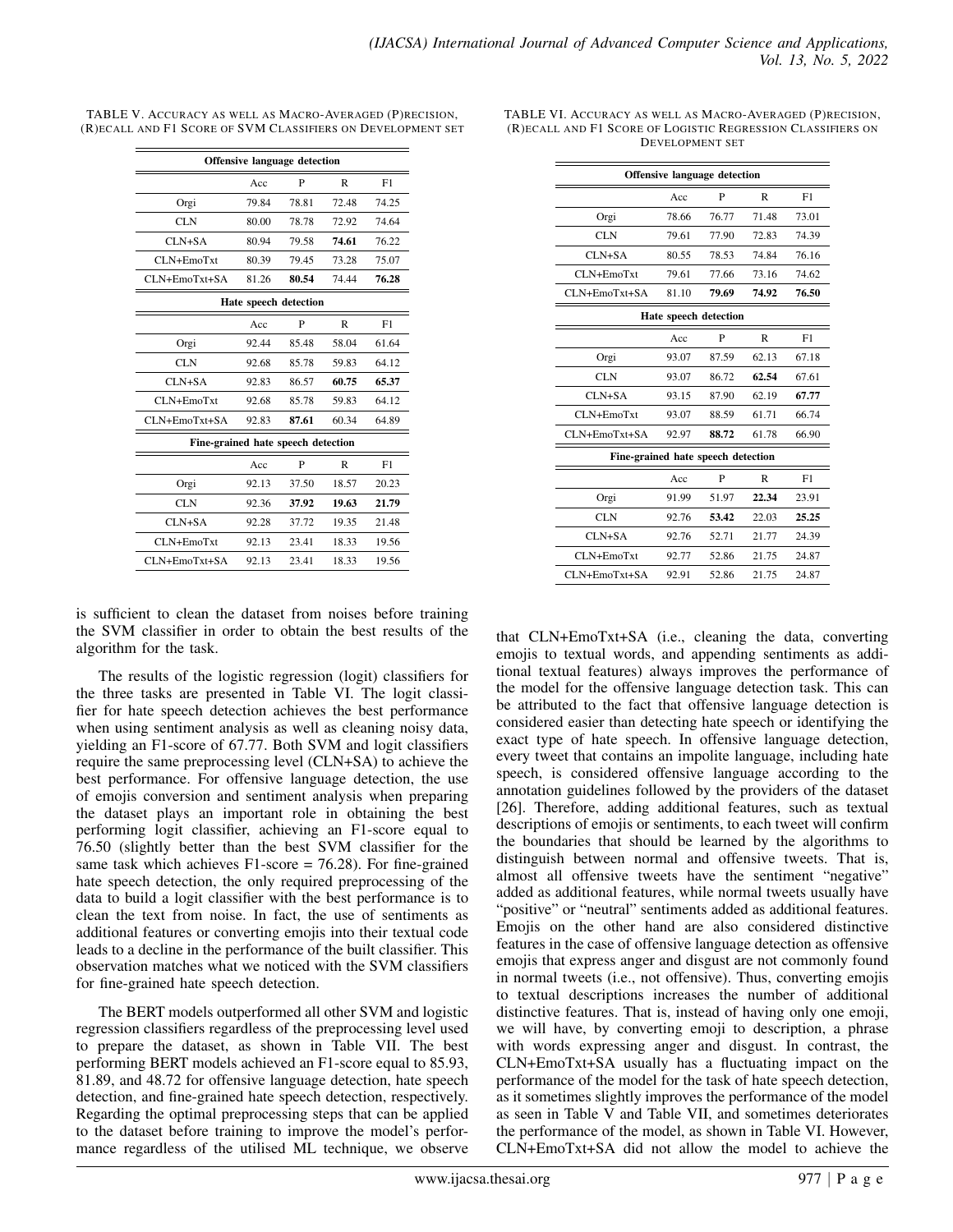| <b>Offensive language detection</b> |       |       |              |       |  |
|-------------------------------------|-------|-------|--------------|-------|--|
|                                     | Acc   | P     | $\mathbb{R}$ | F1    |  |
| Orgi                                | 86.77 | 48.51 | 85.55        | 84.98 |  |
| <b>CLN</b>                          | 87.63 | 85.77 | 85.72        | 85.74 |  |
| $CLN+SA$                            | 87.72 | 85.93 | 85.63        | 85.79 |  |
| CLN+EmoTxt                          | 87.95 | 86.51 | 85.36        | 85.87 |  |
| CLN+EmoTxt+SA                       | 87.80 | 86.52 | 85.40        | 85.93 |  |
| Hate speech detection               |       |       |              |       |  |
|                                     | Acc   | P     | $\mathbb{R}$ | F1    |  |
| Orgi                                | 93.88 | 83.60 | 79.41        | 80.91 |  |
| <b>CLN</b>                          | 94.57 | 82.62 | 81.90        | 81.76 |  |
| $CLN+SA$                            | 94.33 | 82.67 | 80.34        | 81.89 |  |
| CLN+EmoTxt                          | 94.09 | 81.03 | 81.81        | 81.41 |  |
| $CLN+EmoTxt+SA$                     | 94.09 | 80.85 | 82.63        | 81.71 |  |
| Fine-grained hate speech detection  |       |       |              |       |  |
|                                     | Acc   | P     | $\mathbb{R}$ | F1    |  |
| Orgi                                | 92.99 | 47.68 | 46.78        | 45.79 |  |
| CLN                                 | 93.54 | 49.74 | 49.13        | 48.72 |  |
| $CLN+SA$                            | 93.62 | 49.46 | 49.15        | 48.55 |  |
| CLN+EmoTxt                          | 93.31 | 48.91 | 48.59        | 47.91 |  |
| $CLN+EmoTxt+SA$                     | 93.07 | 48.02 | 47.82        | 41.16 |  |
|                                     |       |       |              |       |  |

TABLE VII. ACCURACY AS WELL AS MACRO-AVERAGED (P)RECISION, (R)ECALL AND F1 SCORE OF BERT MODELS ON DEVELOPMENT SET

best performance. This can be attributed to the fact that hate speech in the utilised dataset is considered a type of offensive language. That is, a tweet may contain impolite language and is considered offensive but not "hate-speech". Also, the general unbalance between various classes in the dataset, as seen in Table III, is more obvious in the case of hate speech as there are few annotated hate speech examples compared to not-hate-speech examples. Therefore, converting emojis to textual descriptions actually increases data sparsity and cannot be seen as a vital preprocessing step in the case of hate speech detection, as seen in Tables V, VI, and VII. In the case of fine-grained hate speech detection, there are six types of hate speech, and there is a huge unbalance between the number of annotated examples for these types. For example, we have 260 tweets labelled as "HS1" (race/ethnicity/nationality), 27 tweets were annotated as "HS2" (religion/belief), and 7,928 were annotated as not-hate-speech. Therefore, the preprocessing step of emoji conversion does not have a significant positive effect on the overall performance of the model, as it may increase the data sparsity, especially for unbalanced datasets with few annotated examples and overlapping classes. However, we observe that cleaning the data improves the performance of the model, regardless of the utilised training algorithm. In addition, the use of sentiments as additional features appended to the tweet's text has a good impact on the overall performance of the model. This positive impact is less obvious when the number of annotated examples is insufficient, to distinguish between a large number of overlapping classes, such as in the case of fine-grained hate speech detection.

The best performing model (BERT model) for each task was selected to be evaluated on the test part of the dataset. The results are presented in Table VIII, which shows that

| Offensive language detection |       |       |       |       |  |
|------------------------------|-------|-------|-------|-------|--|
|                              | Acc   | P     | R     | F1    |  |
| AraBERT                      | 92.64 | 81.04 | 79.31 | 80.14 |  |
| OARiB                        | 92.99 | 82.99 | 77.72 | 80.04 |  |
| mBERT                        | 91.26 | 77.55 | 73.34 | 75.20 |  |
| XLM-RoBERTa                  | 92.29 | 79.96 | 78.79 | 79.36 |  |
| Our Modelbest                | 93.30 | 83.00 | 80.70 | 81.80 |  |
| Hate speech detection        |       |       |       |       |  |
|                              | Acc   | P     | R     | F1    |  |
| AraBERT                      | 82.09 | 80.50 | 79.63 | 80.02 |  |
| OARiB                        | 84.02 | 82.53 | 82.11 | 82.31 |  |
| mBERT                        | 76.43 | 74.09 | 73.32 | 73.66 |  |
| XLM-RoBERTa                  | 75.00 | 72.50 | 72.47 | 72.48 |  |
|                              |       |       |       |       |  |

TABLE VIII. PERFORMANCE COMPARISON OF OUR BEST PERFORMING MODEL AND FOUR BENCHMARK SYSTEMS [26] ON TEST SET

our best performing model with its suggested preprocessing levels outperforms all other benchmark models for two tasks: offensive language detection and hate speech detection [26]. The study in [26] did not provide a benchmark system for finegrained hate speech detection. However, our proposed BERTbased model achieved an F1-score equal to 45.10% on the test set. The precision, recall, and accuracy were 48.20%, 46.10%, and 92.10% respectively.

## VII. CONCLUSION

In this study, we proposed an automatic method for detecting offensive language and fine-grained hate speech from Arabic tweets. We compared BERT with two conventional machine learning techniques (SVM and logistic regression). We also investigated the use of sentiments and textual descriptions of emojis as appending features in the dataset, along with the textual content of the tweets. The experiments clarified that the BERT-based model results in the best performance, surpassing the best benchmark systems in the literature, for all three tasks: (a) offensive language detection with an 84.3% F1-score, (b) hate speech detection with an 81.8% F1- score, and (c) fine-grained hate-speech recognition (e.g., race, religion, social class, etc.) with a 45.1% F1-score. Analysing the sentiment of each tweet and using it as a feature slightly improves the performance of the models when detecting offensive language and hate speech, but has little positive effect on the performance of models for recognising the type of hate speech. The use of textual emoji descriptions as features can improve or deteriorate the performance of the models depending on the size of the annotated examples per class and whether the emojis are considered distinctive features between classes. That is, when the number of annotated examples is limited while the classes overlap in the feature space, emojis may not be considered as distinctive features, and converting them to their textual description as additional features may increase the data sparsity and, therefore, deteriorate the performance of the model. However, our proposed models and various levels of preprocessing lead to better results than the benchmark systems reported in the previous study.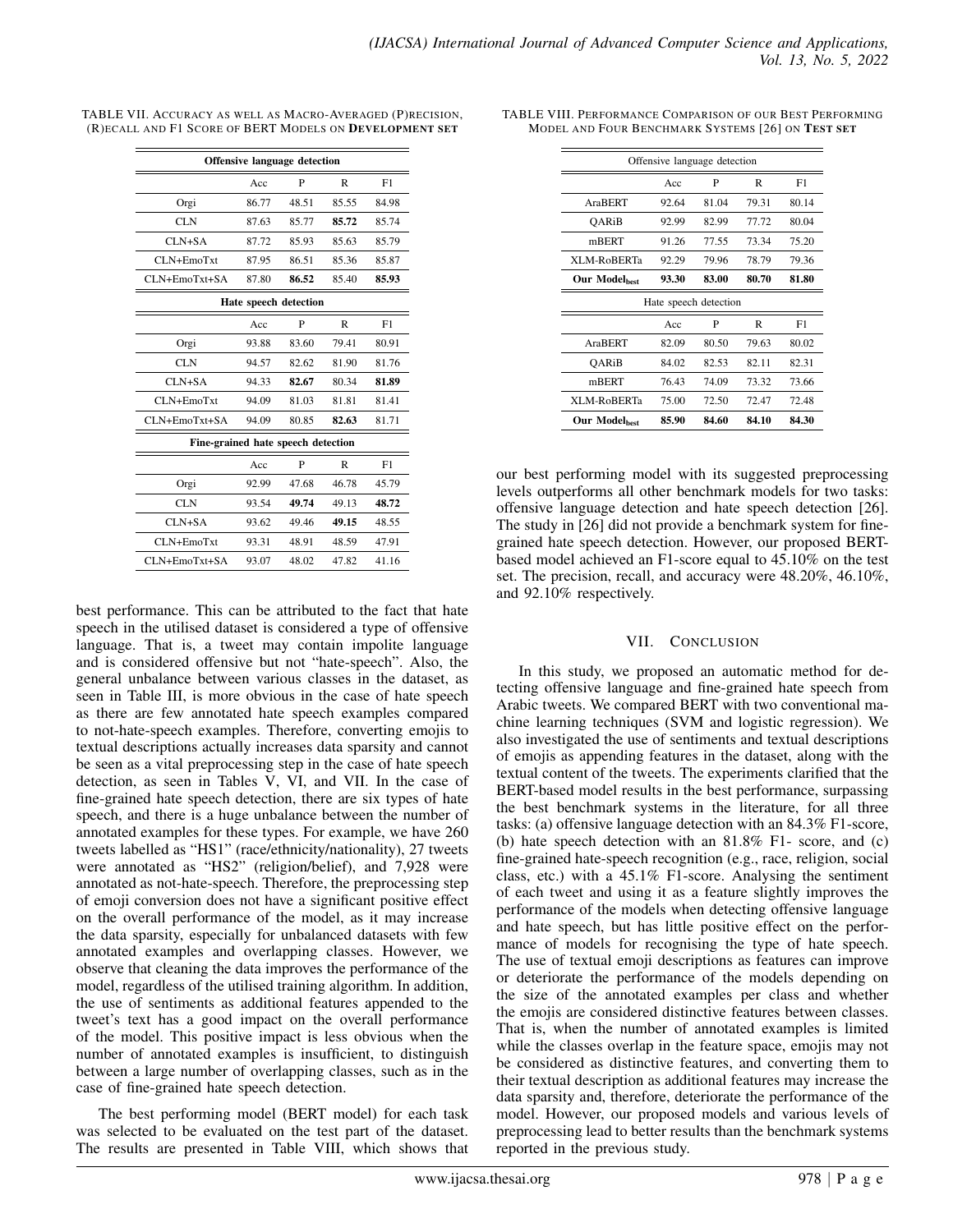#### **REFERENCES**

- [1] G. S. O'Keeffe, K. Clarke-Pearson *et al.*, "The impact of social media on children, adolescents, and families," *Pediatrics*, vol. 127, no. 4, pp. 800–804, 2011.
- [2] E. R. Munro, "The protection of children online: a brief scoping review to identify vulnerable groups," *Childhood Wellbeing Research Centre*, 2011.
- [3] P. Burnap, O. Rana, M. Williams, W. Housley, A. Edwards, J. Morgan, L. Sloan, and J. Conejero, "Cosmos: Towards an integrated and scalable service for analysing social media on demand," *International Journal of Parallel, Emergent and Distributed Systems*, vol. 30, no. 2, pp. 80–100, 2015.
- [4] Z. Waseem, T. Davidson, D. Warmsley, and I. Weber, "Understanding abuse: A typology of abusive language detection subtasks," in *Proceedings of the First Workshop on Abusive Language Online*, 2017, pp. 78–84.
- [5] A. Schmidt and M. Wiegand, "A survey on hate speech detection using natural language processing," in *Proceedings of the Fifth International Workshop on Natural Language Processing for Social Media, April 3, 2017, Valencia, Spain*. Association for Computational Linguistics, 2019, pp. 1–10.
- [6] P. Mishra, H. Yannakoudakis, and E. Shutova, "Tackling online abuse: A survey of automated abuse detection methods," *arXiv preprint arXiv:1908.06024*, 2019.
- [7] M. Wiegand, M. Geulig, and J. Ruppenhofer, "Implicitly abusive comparisons–a new dataset and linguistic analysis," in *Proceedings of the 16th Conference of the European Chapter of the Association for Computational Linguistics: Main Volume*, 2021, pp. 358–368.
- [8] B. Vidgen, T. Thrush, Z. Waseem, and D. Kiela, "Learning from the worst: Dynamically generated datasets to improve online hate detection," in *Proceedings of the 59th Annual Meeting of the Association for Computational Linguistics and the 11th International Joint Conference on Natural Language Processing (Volume 1: Long Papers)*, 2021, pp. 1667–1682.
- [9] R. Hada, S. Sudhir, P. Mishra, H. Yannakoudakis, S. Mohammad, and E. Shutova, "Ruddit: Norms of offensiveness for english reddit comments," in *Proceedings of the 59th Annual Meeting of the Association for Computational Linguistics and the 11th International Joint Conference on Natural Language Processing (Volume 1: Long Papers)*, 2021, pp. 2700–2717.
- [10] P. Röttger, B. Vidgen, D. Nguyen, Z. Waseem, H. Margetts, and J. Pierrehumbert, "Hatecheck: Functional tests for hate speech detection models," in *Proceedings of the 59th Annual Meeting of the Association for Computational Linguistics and the 11th International Joint Conference on Natural Language Processing (Volume 1: Long Papers)*, 2021, pp. 41–58.
- [11] R. Kumar, A. K. Ojha, M. Zampieri, and S. Malmasi, Eds., *Proceedings of the First Workshop on Trolling, Aggression and Cyberbullying (TRAC-2018)*. Santa Fe, New Mexico, USA: Association for Computational Linguistics, 2018. [Online]. Available: https://aclanthology.org/W18-4400
- [12] R. Kumar, A. K. Ojha, S. Malmasi, and M. Zampieri, "Benchmarking aggression identification in social media," in *Proceedings of the First Workshop on Trolling, Aggression and Cyberbullying (TRAC-2018)*. Santa Fe, New Mexico, USA: Association for Computational Linguistics, Aug. 2018, pp. 1–11. [Online]. Available: https://aclanthology.org/W18-4401
- [13] Z. Waseem, W. H. K. Chung, D. Hovy, and J. Tetreault, Eds., *Proceedings of the First Workshop on Abusive Language Online*. Vancouver, BC, Canada: Association for Computational Linguistics, Aug. 2017. [Online]. Available: https://aclanthology.org/W17-3000
- [14] D. Fišer, R. Huang, V. Prabhakaran, R. Voigt, Z. Waseem, and J. Wernimont, Eds., *Proceedings of the 2nd Workshop on Abusive Language Online (ALW2)*. Brussels, Belgium: Association for Computational Linguistics, Oct. 2018. [Online]. Available: https://aclanthology.org/W18-5100
- [15] S. T. Roberts, J. Tetreault, V. Prabhakaran, and Z. Waseem, Eds., *Proceedings of the Third Workshop on Abusive Language Online*. Florence, Italy: Association for Computational Linguistics, Aug. 2019. [Online]. Available: https://aclanthology.org/W19-3500
- [16] S. Akiwowo, B. Vidgen, V. Prabhakaran, and Z. Waseem, Eds., *Proceedings of the Fourth Workshop on Online Abuse and Harms*. Online: Association for Computational Linguistics, Nov. 2020. [Online]. Available: https://aclanthology.org/2020.alw-1.0
- [17] A. Mostafazadeh Davani, D. Kiela, M. Lambert, B. Vidgen, V. Prabhakaran, and Z. Waseem, Eds., *Proceedings of the 5th Workshop on Online Abuse and Harms (WOAH 2021)*. Online: Association for Computational Linguistics, Aug. 2021. [Online]. Available: https://aclanthology.org/2021.woah-1.0
- [18] Z. Waseem, B. Vidgen, L. Mathias, and A. Davani, "The 6th Workshop on Online Abuse and Harms (2022)," 2022, [Online]. Available: Available: https:https://www.workshopononlineabuse.com/ (accessed 20-April-2022).
- [19] M. Zampieri, S. Malmasi, P. Nakov, S. Rosenthal, N. Farra, and R. Kumar, "Semeval-2019 task 6: Identifying and categorizing offensive language in social media (offenseval)," in *Proceedings of the 13th International Workshop on Semantic Evaluation*, 2019, pp. 75–86.
- [20] M. Zampieri, P. Nakov, S. Rosenthal, P. Atanasova, G. Karadzhov, H. Mubarak, L. Derczynski, Z. Pitenis, and Ç. Çöltekin, "SemEval-2020 task 12: Multilingual offensive language identification in social media (OffensEval 2020)," in *Proceedings of the Fourteenth Workshop on Semantic Evaluation*. Barcelona (online): International Committee for Computational Linguistics, Dec. 2020, pp. 1425–1447. [Online]. Available: https://aclanthology.org/2020.semeval-1.188
- [21] H. Mubarak, K. Darwish, W. Magdy, T. Elsayed, and H. Al-Khalifa, "Overview of OSACT4 Arabic offensive language detection shared task," in *Proceedings of the 4th Workshop on Open-Source Arabic Corpora and Processing Tools, with a Shared Task on Offensive Language Detection*. Marseille, France: European Language Resource Association, May 2020, pp. 48–52. [Online]. Available: https://aclanthology.org/2020.osact-1.7
- [22] H. Mubarak, "Arabic Hate Speech 2022 Shared Available: https:https://sites.google.com/view/arabichate2022/home (accessed 20-April-2022).
- [23] T. Davidson, D. Warmsley, M. Macy, and I. Weber, "Automated hate speech detection and the problem of offensive language," in *Proceedings of the International AAAI Conference on Web and Social Media*, vol. 11, no. 1, 2017, pp. 512–515.
- [24] P. Fortuna and S. Nunes, "A survey on automatic detection of hate speech in text," *ACM Computing Surveys (CSUR)*, vol. 51, no. 4, pp. 1–30, 2018.
- [25] Z. Waseem and D. Hovy, "Hateful symbols or hateful people? predictive features for hate speech detection on twitter," in *Proceedings of the NAACL student research workshop*, 2016, pp. 88–93.
- [26] H. Mubarak, S. Hassan, and S. A. Chowdhury, "Emojis as anchors to detect arabic offensive language and hate speech," *arXiv preprint arXiv:2201.06723*, 2022.
- [27] P. Burnap and M. L. Williams, "Cyber hate speech on twitter: An application of machine classification and statistical modeling for policy and decision making," *Policy & internet*, vol. 7, no. 2, pp. 223–242, 2015.
- [28] M. Dadvar, D. Trieschnigg, and F. d. Jong, "Experts and machines against bullies: A hybrid approach to detect cyberbullies," in *Canadian conference on artificial intelligence*. Springer, 2014, pp. 275–281.
- [29] M. Dadvar, D. Trieschnigg, R. Ordelman, and F. d. Jong, "Improving cyberbullying detection with user context," in *European Conference on Information Retrieval*. Springer, 2013, pp. 693–696.
- [30] B. Gambäck and U. K. Sikdar, "Using convolutional neural networks to classify hate-speech," in *Proceedings of the first workshop on abusive language online*, 2017, pp. 85–90.
- [31] A. Kontostathis, K. Reynolds, A. Garron, and L. Edwards, "Detecting cyberbullying: query terms and techniques," in *Proceedings of the 5th annual acm web science conference*, 2013, pp. 195–204.
- [32] J. Pavlopoulos, P. Malakasiotis, and I. Androutsopoulos, "Deep learning for user comment moderation," *arXiv preprint arXiv:1705.09993*, 2017.
- [33] H.-P. Su, Z.-J. Huang, H.-T. Chang, and C.-J. Lin, "Rephrasing profanity in chinese text," in *Proceedings of the First Workshop on Abusive Language Online*, 2017, pp. 18–24.